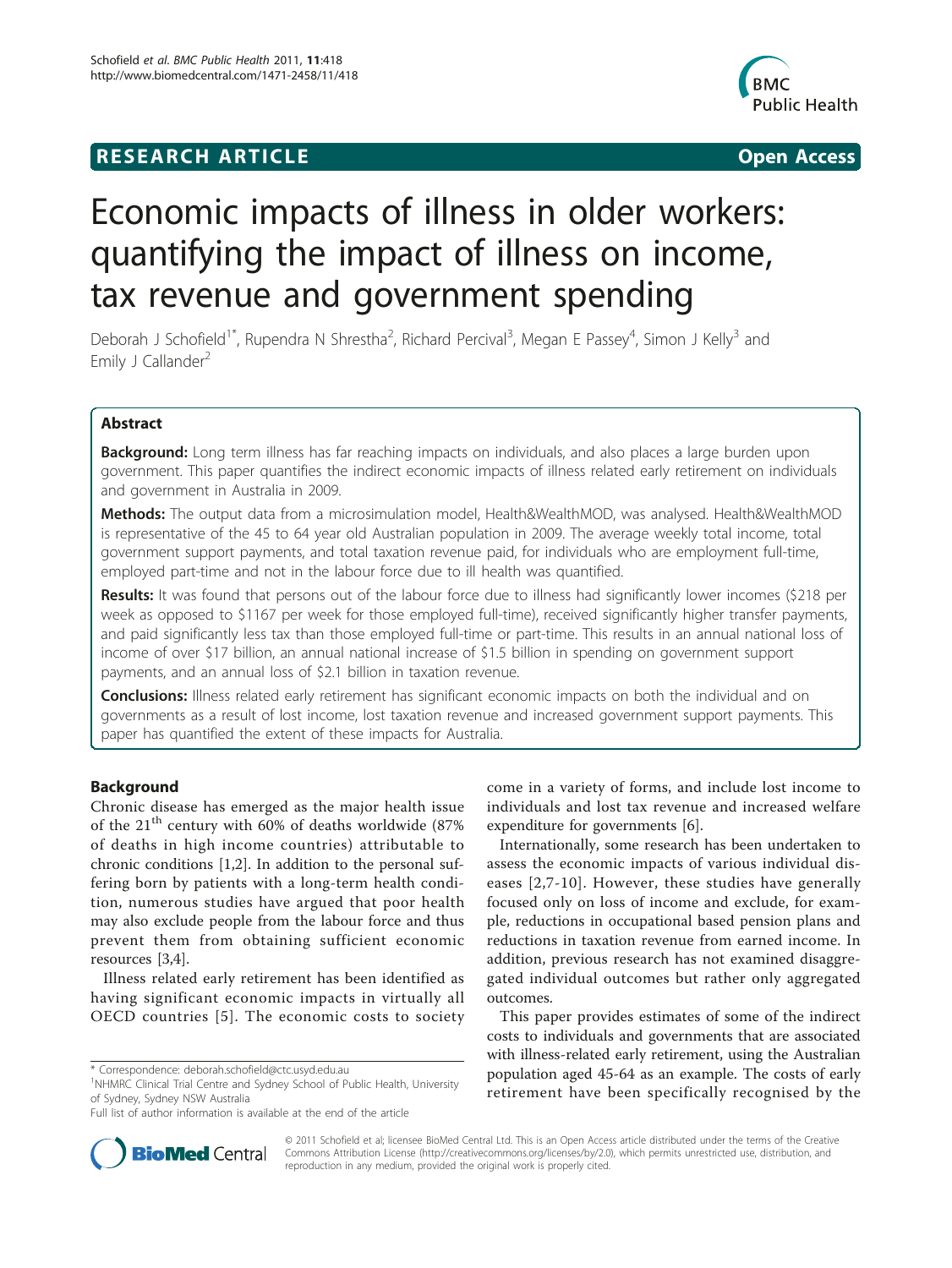Australian government [[11\]](#page-6-0), where it is estimated that 58% of men and 26% of women who retire from fulltime work early (before the age of 55 years, the age when Australian citizens can access preserved superannuation) do so because of ill health [[12](#page-6-0)]. This paper builds on earlier work on the impact of chronic disease on labour force participation [[3\]](#page-5-0) and utilises Health&WealthMOD-a purpose built, up-to-date microsimulation model of health, income, tax and transfer payments (payments made through the social security system) for persons aged 45 to 64 years. This paper will estimate the amount of income received, amount of taxation paid, and value of transfer payments received by individuals who have retired early due to ill health, compared to other groups in society. It will also provide a national estimate of the amount of lost income, and taxation revenue, and additional transfer payments made that could be attributed to illness related early retirement in 45 to 64 year old Australians. As such, the paper takes both a governmental perspective (by estimating additional transfer payments and lost taxation), and an individual perspective (by estimating the costs of lower personal incomes).

# Methods

## Data

We analysed the output dataset of a microsimulation model, Health&WealthMOD, which is Australia's first microsimulation model of health and disability, the associated impacts on labour force participation, personal income, and government revenue and expenditure. It was specifically designed to measure the economic impacts of ill health on Australian workers aged 45 to 64 years. The process by which Health&WealthMOD was built is outlined in Figure [1](#page-2-0) and detailed below.

The base population of Health&WealthMOD was unit record data extracted from the Survey of Disability, Ageing and Carers (SDAC) conducted by the Australian Bureau of Statistics in 2003 [[13](#page-6-0)]. The individual level information collected in the survey allows the modelling of a range of impacts that disability and specific illnesses can have on labour force participation and income, and the capturing of variation in potential earnings and capacity to save. From this dataset, individual records were extracted for those aged 45-64 years and for other persons in their family (income unit). The details extracted for each individual in the base population included demographic variables (for example, age, sex, family type, state of residence, and ethnic background), socioeconomic variables (level and field of education, income, benefits received), labour force variables (labour force participation, employment restrictions, retirement), and health and disability variables (chronic conditions, health status, type and extent of disability, support and care required).

Using a separate microsimulation model–STINMOD– additional economic information such as individual income, transfer payments, tax liabilities and the value of wealth in different types of assets, which were not available in the SDAC dataset, were imputed onto the base data (Table [1](#page-3-0) shows the variables that were taken from the SDAC and STINMOD). The data were uprated to reflect 2009 currency and to account for the demographic, labour force, earnings growth and other changes that had occurred between 2003 and 2009. STINMOD is Australia's leading model of income tax and government benefits,[[14](#page-6-0)] and is maintained and developed for the Australian Government by the National Centre for Social and Economic Modelling. It is routinely used by government departments for assessing the distributional and revenue implications of tax and cash transfer reforms. The model operates at the 'micro' level of families and individuals, and uses Australian Bureau of Statistics Survey of Income and Housing Costs and Amenities records as the base population.

The original SDAC data was weighted by the Australian Bureau of Statistics to broad population variables such as age and sex. However, in building a microsimulation model to cost the financial impact of illness, it is important to ensure the correct weighting for any crucial policy-related sub-populations. In this case it was important to ensure that the number and age/sex distribution of sickness and disability support pension beneficiaries was accurate. Therefore the sickness and disability support pension beneficiary status were also reweighted. The data were reweighted to represent the 2009 population.

It is not possible to exactly match individuals between STINMOD and the SDAC. As both are based on survey information there are few respondents in common on both data sources. Further, the data was collected at different points in time, meaning that even for the few individuals that may be in common, some variables will no longer be the same between the SDAC and the surveys underpinning STINMOD, or will have changed due to the ageing and uprating process which ages STIN-MOD data to 2009 e.g. age, income, labour force status and income unit type. Furthermore, for privacy reasons exact matching between Australian Bureau of Statistics surveys is prohibited. As a result of these constraints, income and wealth information was imputed onto the base population of Health&WealthMOD by synthetically identifying persons with similar characteristics on STIN-MOD and "donating" their income and wealth information onto Health&WealthMOD [\[15](#page-6-0)].

Eight variables: sex (2 groups), income unit type (4 groups), type of government pension/support (3 groups), income quintile (5 groups), age group (4 groups), labour force status (4 groups), hours worked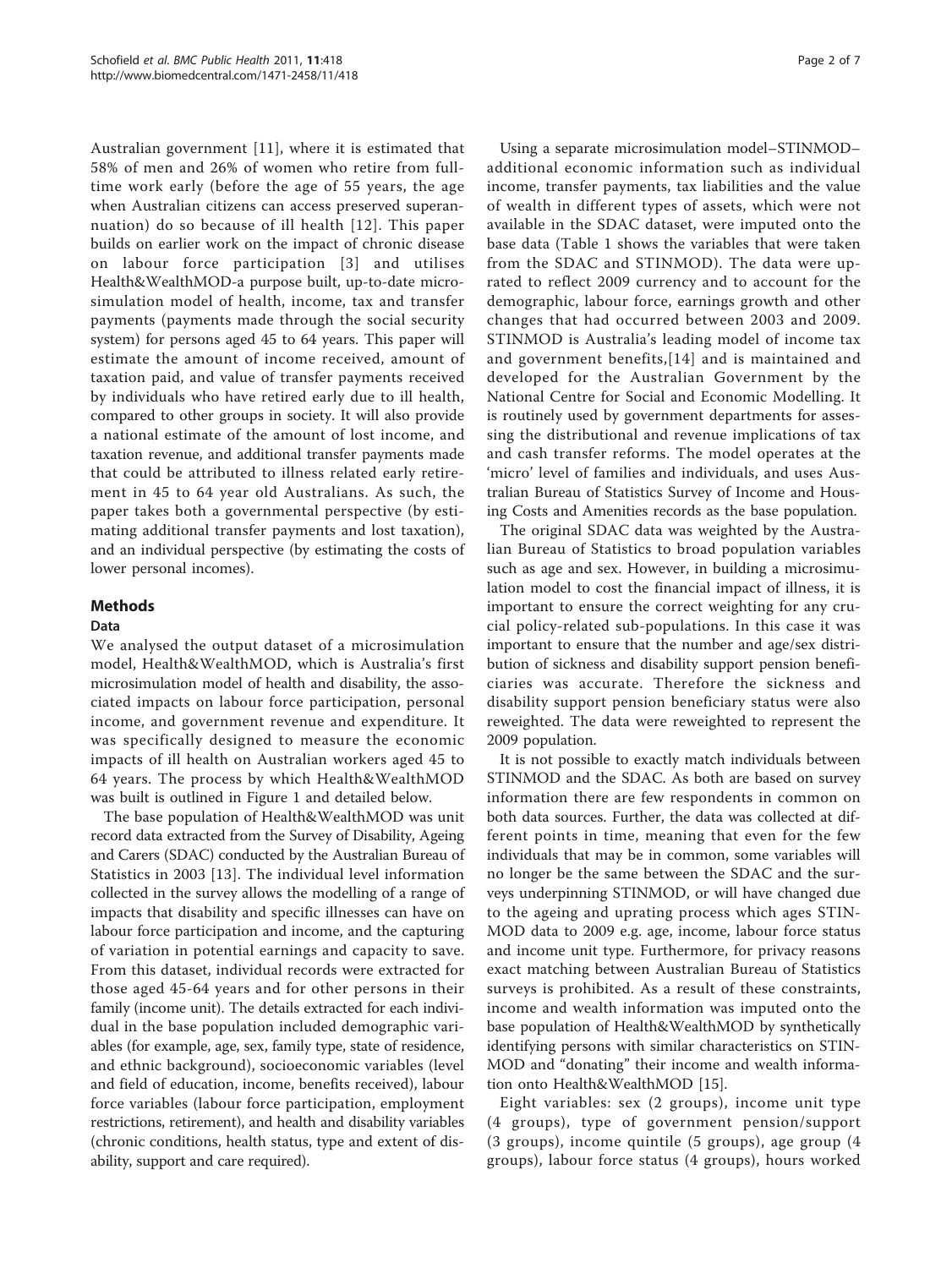<span id="page-2-0"></span>



Figure 1 Estimates of lost income, tax and benefits in Health&WealthMOD.

per week (5 groups) and highest educational qualification (2 groups), that were common to both datasets and strongly related to income were chosen as matching variables for synthetic matching.

In this paper, we used Health&WealthMOD to estimate loss of income, taxation revenue and additional government benefit payouts attributed to illness related early retirement. The other major features of this microsimulation model are that it can be used to estimate the accumulated loss of wealth at one point in time, and to

project the loss of savings associated with illness related to early retirement from the age of retirement through to the traditional retirement age of 65 years. Health&Wealth-MOD can also be used to model the economic gains, in terms of increased personal incomes and taxation revenue and decrease in government benefit payments, as a result of certain health interventions which reduces the incidence of chronic diseases and the associated number of people who could remain in the labour force if they were not ill.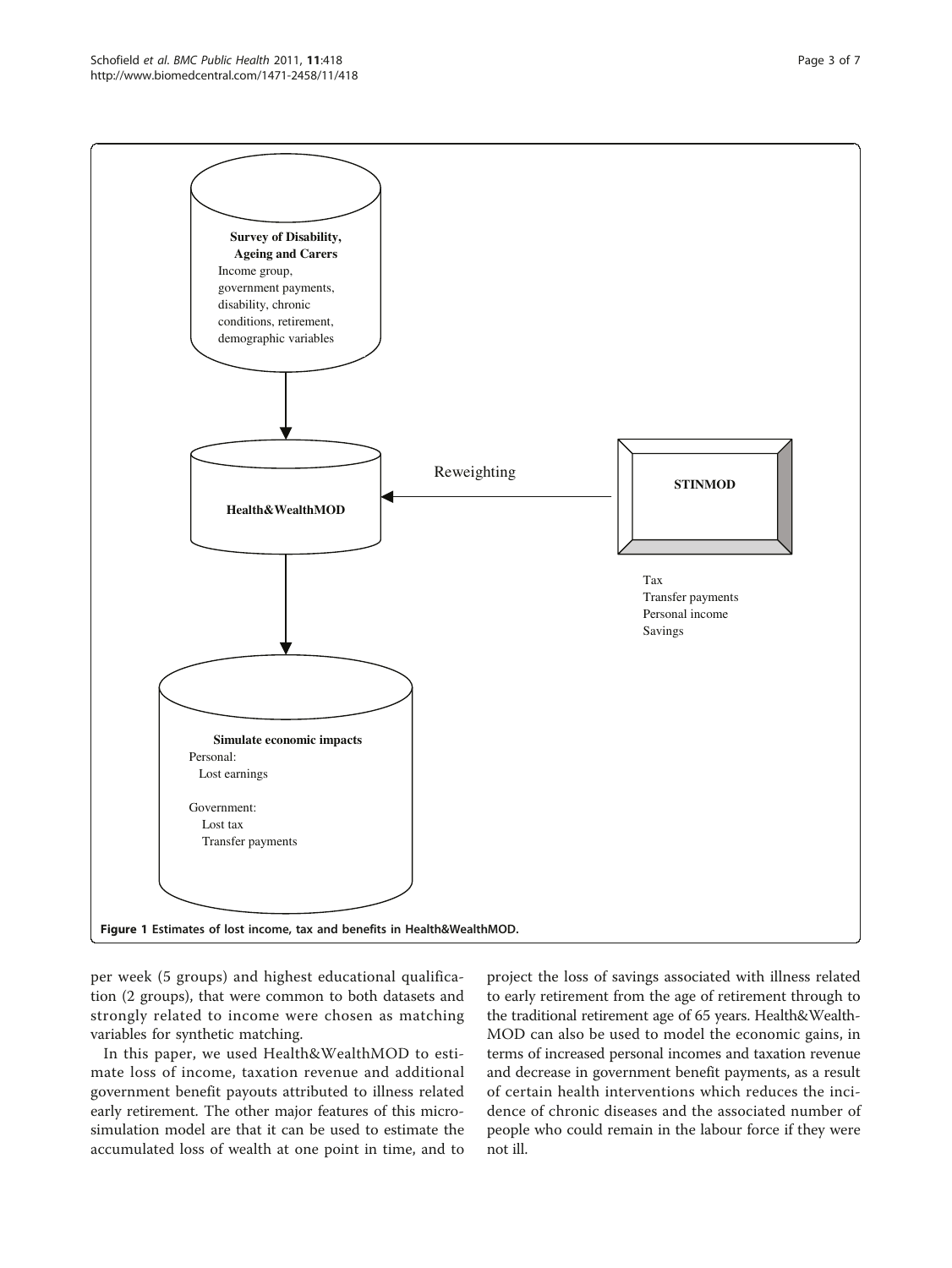<span id="page-3-0"></span>Table 1 Source of variables in Health&WealthMOD

| <b>SDAC</b>                            | <b>STINMOD</b>                         |  |
|----------------------------------------|----------------------------------------|--|
| Age                                    | Age                                    |  |
| Sex                                    | Sex                                    |  |
| Income unit type                       | Income unit type                       |  |
| Type of government pension<br>received | Type of government pension<br>received |  |
| Income quintile                        | Income quintile                        |  |
| Labour force status                    | Labour force status                    |  |
| Hours worked per week                  | Hours worked per week                  |  |
| Highest education attainment           | Highest education attainment           |  |
| Long term health condition             |                                        |  |
| Reason not in the labour force         |                                        |  |
|                                        | Continuous income                      |  |
|                                        | Taxation paid                          |  |
|                                        | Continuous transfer income             |  |
|                                        | Values of different asset types        |  |

## Statistical methods

A multiple linear regression model of the log of weekly income was used to analyse the differences between weekly incomes of people in the labour force (full-time and part-time) and people not in the labour force due to ill health. Analyses were repeated for weekly transfer income and weekly tax liability. Co-variates: age group, sex and highest education were adjusted for in all regression models. Regression analysis was undertaken on log-transformed data in order to satisfy the assumptions of linear regression analysis, and regression diagnostics confirmed that the assumptions were reasonably satisfied. As data analyses were undertaken on a logscale, geometric means were presented in the results, and thus "average" refers to the geometric means in this paper. The analyses were undertaken using SAS V9.1 (SAS Institute Inc., Cary, NC, USA). All statistical tests were two sided with the significance level set at 5%.

Ethical approval was not required, but the research conformed to research conformed to the Helsinki Declaration [http://www.wma.net/e/policy/b3.htm,](http://www.wma.net/e/policy/b3.htm) and to local Australian legislation.

## Results

Among 9,198 people aged between 45 and 64 years surveyed for the Survey of Disability, Ageing and Carers, 4,266 (46%) were in full-time employment, 1,738 (19%) were in part-time employment and 661 (7%) were not in the labour force due to ill health. Once weighted, this data represented 2,566,200 (48.5%) full-time and 975,300 (18.4%) part-time working individuals, and around 415,700 (7.9%) individuals not in the labour force due to ill health in the Australian population aged between 45 and 64 years in the year 2009. Persons out of the labour force due to ill health had an average weekly income (including transfer income) of \$217.8 (all values are 2009 Australian dollars), which is less than one-quarter of the income of those employed full-time (\$1167.0) and less than half of the income of people in this age group who were employed part-time (Table 2).

People who were not in the labour force due to ill health received a significantly higher amount of transfer income than people who were employed part-time or full-time (Table 2). The average amount of weekly tax liability of those who were not in the labour force due to ill health was far lower than the tax paid by those who were employed full time and employed part-time.

After adjusting for age, sex and education, people who were out of the labour force due to ill health had 78.9% (95%CI:-80.5 to-77.2) lower average weekly incomes than those who were employed full time (Table [3\)](#page-4-0). Government spending on transfer payments to those out of the labour force due to ill health was significantly higher than the spending on transfer payments to those who were employed. People who were out of the labour force due to ill health also paid 99.94% (95% CI:-99.95 to-99.93) less tax per week than those who were employed full time.

The 7.9% of the total Australian population aged between 45 and 64 years who reported that they were out of the labour force due to their ill health, resulted in a national annual loss of personal income of about \$18 billion, total lost tax revenue of \$1.5 billion, and increase in social security payments of \$2.1 billion (Table [4\)](#page-4-0).

## **Discussion**

Based on outcomes from Health&WealthMOD, persons out of the labour force due to ill health are estimated to have significantly lower average weekly incomes than those that are in the labour force. Additionally, the modelling shows that those who are out of the labour force due to ill health receive higher average weekly transfer payments and pay less tax.

This study does have some limitations to consider. In particular, the findings are based upon respondents' self-

Table 2 Geometric means of weekly income, transfer payments and tax liability by labour force status for the Australian population aged 45-64 years, 2009

| Labour force<br>status                   | Weekly<br>income | Weekly<br>transfer<br>income | Weekly tax liability<br>(includes Medicare<br>levy) |
|------------------------------------------|------------------|------------------------------|-----------------------------------------------------|
| Employed full-time                       | 1167.0           | 0.2                          | 166.3                                               |
| Employed part-time                       | 482.9            | 0.9                          | 8.9                                                 |
| Not in labour force<br>due to ill health | 2178             | 742                          | 0.0                                                 |

Note: a)Transfer income includes family payment; b) Negative incomes were excluded from the analysis.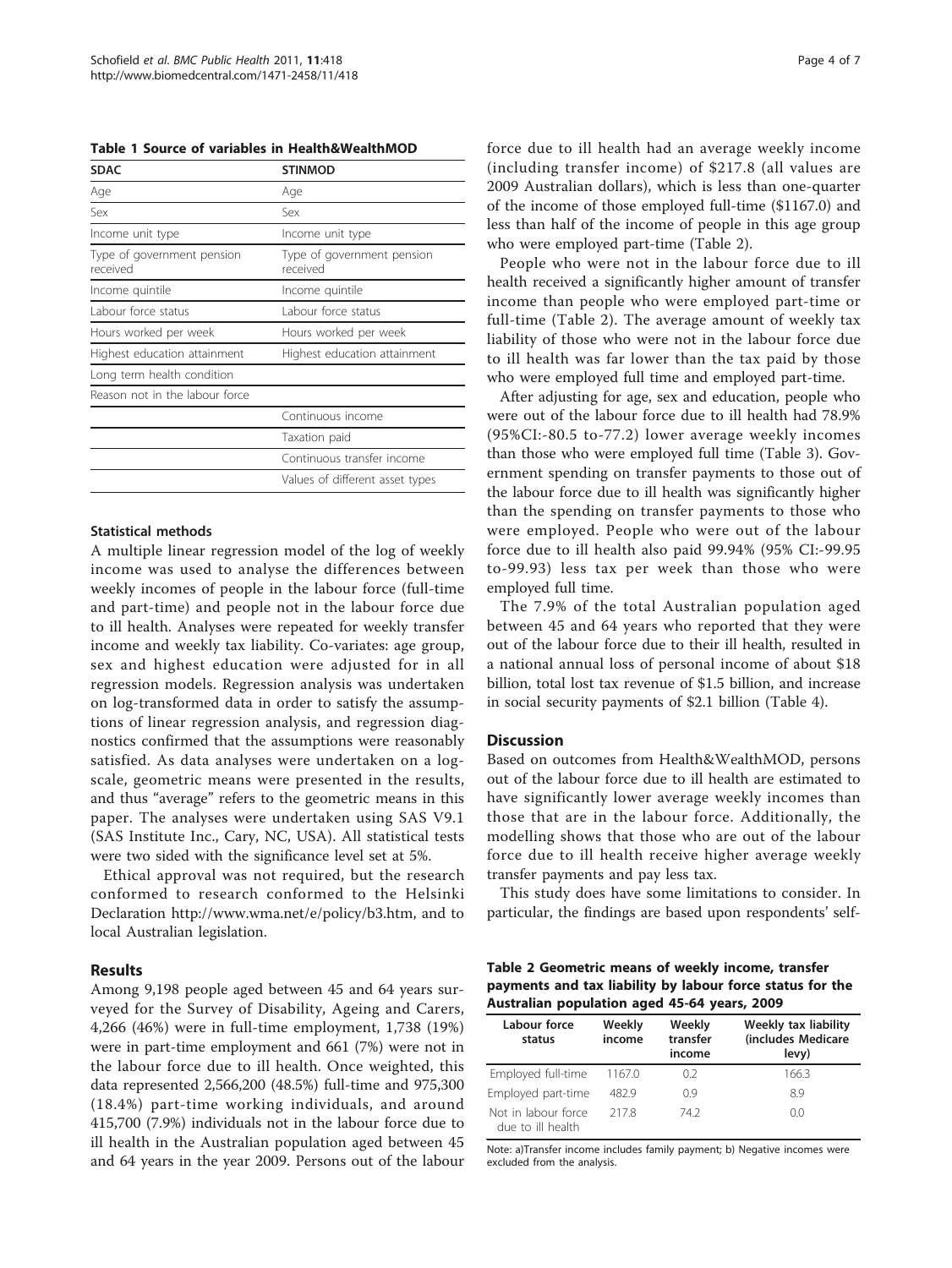| Labour force status                      |              | Income        |          | <b>Transfer income</b> |                    |         | Tax liability (includes Medicare levy) |                   |         |
|------------------------------------------|--------------|---------------|----------|------------------------|--------------------|---------|----------------------------------------|-------------------|---------|
|                                          | % difference | 95% CI        | p-value  | % difference           | 95% CI             | p-value | % difference                           | 95% CI            | p-value |
| Employed full-time                       |              | Reference     |          |                        | Reference          |         |                                        | Reference         |         |
| Employed part-time                       | $-52.4$      | (-55.2.-49.5) | < 0.0001 | 121.6                  | (97.9, 148.2)      | < 0001  | -93.1                                  | $(-94.1,-92.1)$   | < 0001  |
| Not in labour force<br>due to ill health | $-78.9$      | (-80.5.-77.2) | < 0.001  | 14503.9                | (12468.3, 16869.3) | < 0001  | $-99.94$                               | $(-99.95,-99.93)$ | < .0001 |

<span id="page-4-0"></span>Table 3 Differences in average weekly income, transfer payments and tax liability between labour force status, adjusted for age group, sex and education, for the Australian population aged 45-64 years, 2009

reported data. Although self-report health and economic status are regarded as valid measures [\[16,17\]](#page-6-0), the potential for bias in the results cannot be excluded.

Brazenor (2002) found that disabled males earn 83 per cent, and disabled females earn 76 per cent, of the incomes of their non-disabled counterparts. This is consistent with the findings of this study which has found that individuals with no condition have higher average weekly income than those who do have a chronic health condition. Brazenor (2002) also found that the impact of ill health upon earnings varied with the type of condition [\[18](#page-6-0)]. However, Brazenor (2002) focused only on the impact of illness or disability on labour market earnings, and did not take into account the reduced comparative income from all sources when individuals are forced to retire from the labour force early due to their illness. This study analysed the total income from all sources which included not only wages, but also all other private sources, and transfer payments.

Retiring due to illness is more common among those aged over 44. Wilkins (2003) found that the impact of a disability on employment increased with age, with those aged over 44 having lower labour force participation than younger people with a disability [[19](#page-6-0)]. Thus, including the cost of lost income due to early retirement as a result of illness is particularly important when considering heath impacts in the 45-64 year age group.

The loss of income due to illness identified in this study may also impact upon individuals' living standards. Himmelstein *et al.* (2005) found that in the United States one quarter of bankruptcies were attributed to chronic illness; and 35 per cent of bankrupts were no longer

Table 4 National annual impact of persons not in the labour force due to ill health (adjusted for age, sex and education) for the Australian population aged 45-64 years, 2009

|                                          | Income | <b>Transfer</b><br>Payments | <b>Taxation</b><br>Revenue |
|------------------------------------------|--------|-----------------------------|----------------------------|
| Not in labour force due<br>to ill health |        |                             | 2.052.384.000              |

Note: Based on the differences between persons not in the labour force due to ill health and the weighted average of persons employed full time and part time.

employed due to their own, or a family members' illness. Additionally, lost income was associated with inadequate finances for basic services and medical care [\[20](#page-6-0)].

This paper highlights the cost of illness from an individual and governmental perspective. It has shown how people of an older working age who have fallen ill and have been forced to leave the labour force because of their illness now face the prospect of poorer financial living standards due to their lower incomes. This is in addition to the limitations and physical and mental hardship that will be caused by the illness. Other studies have shown that individuals who have retired from the workforce due to ill health will not only have lower incomes, but also lower amounts of wealth, and by the time they reach the traditional retirement age of 65 years they will also have a smaller amount of savings with which to support themselves [[21-23](#page-6-0)]. The Australian government has made efforts to assist disabled workers to return to the labour force, and strongly supports older and disabled workers returning or continuing in the workforce [[24](#page-6-0)-[27](#page-6-0)]. However, for those who are not able to work, their personal living standards are likely to be affected due to their lower economic resources compared to those in the labour force.

This study estimated that the increased amount of transfer payments received by individuals who are out of the labour force due to their ill health is \$1.5 billion annually. This quantified the increased burden that transfer payments have on Australian governments, which has been recognised in other studies. Cai and Gregory (2002) found that from 1972-2002 there has been an annual growth of over 5 per cent in the number of people receiving a Disability Support Pension in Australia [[28\]](#page-6-0), similar findings were also reported by Wilkins (2003). Wilkins (2003) also found that the age of male Disability Support Pension recipients was decreasing [[19](#page-6-0)]. This indicates that in Australia more people are retiring early due to illness and that the illness related early retirement age is decreasing.

Other authors have noted that a decline in workforce participation as the result of early retirement will also contribute to lost taxation revenue [[29,30](#page-6-0)]. This study demonstrated that this annual lost taxation revenue due to ill health alone is \$2.1 billion. This reduction in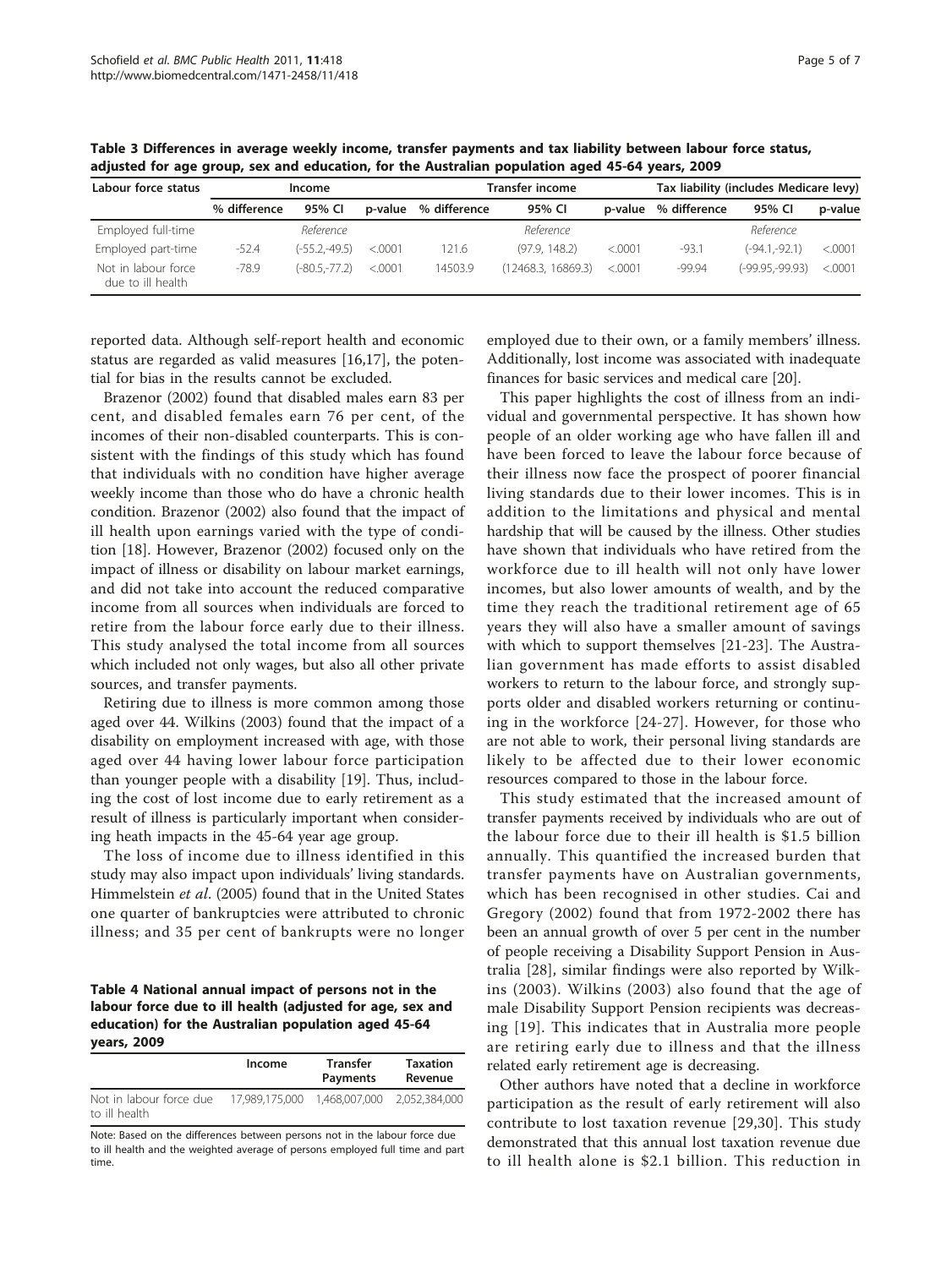<span id="page-5-0"></span>taxation revenue will place a strain on government budgets in meeting the costs of increased numbers of people receiving disability pensions and the reliance upon public health services produced by illness related early retirement [[17,31\]](#page-6-0).

Cai and Kalb (2004) and Kohli and Rein (1991) both discuss the strain that early retirement places upon government budgets as income from taxation declines and spending on benefits increase [\[17,31\]](#page-6-0). The Economic Implications of an Ageing Australia report states that the labour force participation rate is expected to fall by seven per cent by 2044-45, as low fertility rates have resulted in a deficit of younger workers to replace those who retire [\[30](#page-6-0)]. This makes the participation of those who have not yet reached retirement age even more important. The Intergenerational Report 2007 found that workers aged over 55 already have a relatively low level of labour force participation in Australia compared with other OECD countries, and that this will become increasingly significant in the future as the number of people aged between 55 and 64 is anticipated to grow by 50 per cent by 2044-45, making it the fastest growing group of working aged people [[29\]](#page-6-0). With the ageing population, retaining these older workers will be particularly important to maintain workforce participation which is seen as one of the best ways of maintaining economic growth [\[29](#page-6-0),[32\]](#page-6-0)-it is estimated that a five per cent increase in labour force participation by 2046-47 could lead to a five per cent increase in GDP by 2046- 47 [4]; and providing revenue for government spending to support the ageing population [\[31](#page-6-0)].

This paper has highlighted the costs associated with illness related early retirement to both individuals and to government. This differs from the friction cost method, which argues that after a short period people who leave the labour force due to ill health will be replaced by other workers (either people who were previously unemployed or the relocation of existing employees) and that productivity losses associated with health are limited to the period needed to replace an ill worker [[33](#page-6-0)]. However, for individuals who leave the workforce permanently due to ill health the economic impacts will continue. In addition, Australia has a very low unemployment rate (5% in January 2011) [\[34](#page-6-0)] and significant labour shortages in some industries [[35,36](#page-6-0)], thus the high number of people out of the labour force due to ill health is a significant constraint to economic growth. This has been highlighted by the Australian Treasury who aim to make Australia's financial position more sustainable by promoting productivity, population growth and labour force participation [[37](#page-6-0),[38](#page-6-0)].

Investment in preventive health measures is one way of overcoming the detrimental impacts that ill health has on workforce participation [[39\]](#page-6-0). The findings of this study align with the Australian Government's health platform, which recognises that chronic disease prevention can increase labour force participation and ensure future government revenue is sufficient to fund health care for an ageing population [\[40](#page-6-0),[41\]](#page-6-0). A preventive health approach aims to reduce debilitating illness which often leads to early retirement. Such outcomes will maintain, and possibly increase workforce participation [[42](#page-6-0),[43](#page-6-0)], thereby helping to maintain economic growth through maintaining human capital in production [\[29,44\]](#page-6-0).

# Conclusions

In the past, policy has focused upon economic incentives to defer retirement [[39,45](#page-6-0)]. However, as ill health is a primary barrier to workforce participation in older Australians, economic incentives alone may not be able to increase participation if the underlying health conditions are not addressed. Investment in improvements in health is potentially an important way of improving national living standards.

#### Acknowledgements

The development of the microsimulation model used in this research, Health&WealthMOD, is funded by the Australian Research Council (under grant LP07749193), and Pfizer Australia is a partner to the grant. All authors are independent from the funding sources, and the funding sources (including Pfizer Australia) played no part in the research design, undertaking of the analysis, formulation or interpretation of the results, decision to publish the research findings, nor any other part of the research process.

#### Author details

<sup>1</sup>NHMRC Clinical Trial Centre and Sydney School of Public Health, University of Sydney, Sydney NSW Australia. <sup>2</sup>NHMRC Clinical Trial Centre, University of Sydney, Sydney NSW Australia. <sup>3</sup>National Centre for Social and Economic Modelling, University of Canberra, Canberra, ACT, Australia. <sup>4</sup>University Centre for Rural Health (North Coast), Sydney School of Public Health, University of Sydney, Lismore NSW Australia.

#### Authors' contributions

DS conceived and lead the study. RS and RP undertook data analysis and the creation of Health&WealthMOD. MP and SK contributed to the research design. RS and EC prepared the original manuscript. All authors contributed to the study design and manuscript editing. All authors read and approved the final manuscript.

#### Competing interests

The authors declare that they have no competing interests.

Received: 2 September 2010 Accepted: 1 June 2011 Published: 1 June 2011

#### References

- 1. World Health Organisation: The impact of chronic disease in high income countries. Geneva: World Health Organisation; 2005.
- 2. World Health Organisation: Preventing Chronic Diseases: A Vital Investment. Geneva: WHO; 2005.
- 3. Schofield DJ, Shrestha RN, Passey ME, Earnest A, Fletcher SL: [Chronic](http://www.ncbi.nlm.nih.gov/pubmed/18928439?dopt=Abstract) [disease and labour force participation among older Australians.](http://www.ncbi.nlm.nih.gov/pubmed/18928439?dopt=Abstract) Medical Journal of Australia 2008, 189(8):447.
- 4. Cai L, Kalb G: Health status and labour force particpation: evidence from the HILDA survey. Melbourne: Melbourne Institute of Applied Economic and Social Research; 2004.